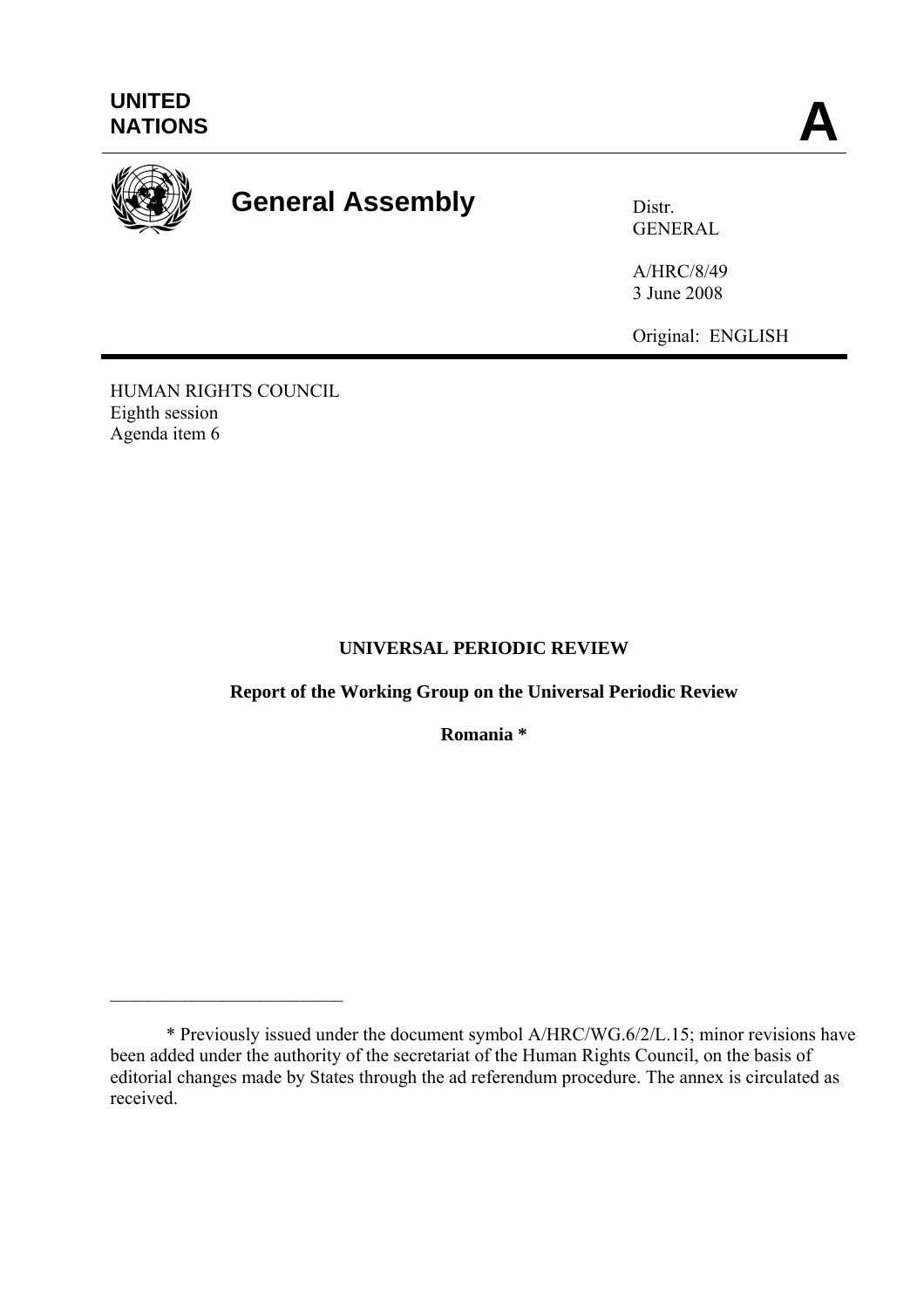# **CONTENTS**

|                                                                 | Paragraphs | Page                     |
|-----------------------------------------------------------------|------------|--------------------------|
|                                                                 | $1 - 4$    | 3                        |
| I. SUMMARY OF THE PROCEEDINGS OF THE REVIEW PROCESS             | $5 - 57$   | $\mathcal{E}$            |
|                                                                 | $5 - 12$   | $\mathbf{3}$             |
| B. Interactive dialogue and responses by the State under review | $13 - 57$  | $\overline{\mathcal{L}}$ |
|                                                                 | $58 - 60$  | 14                       |
| III. VOLUNTARY COMMITMENTS OF THE STATE UNDER REVIEW            | 61         | 17                       |

#### **Annex**

|--|--|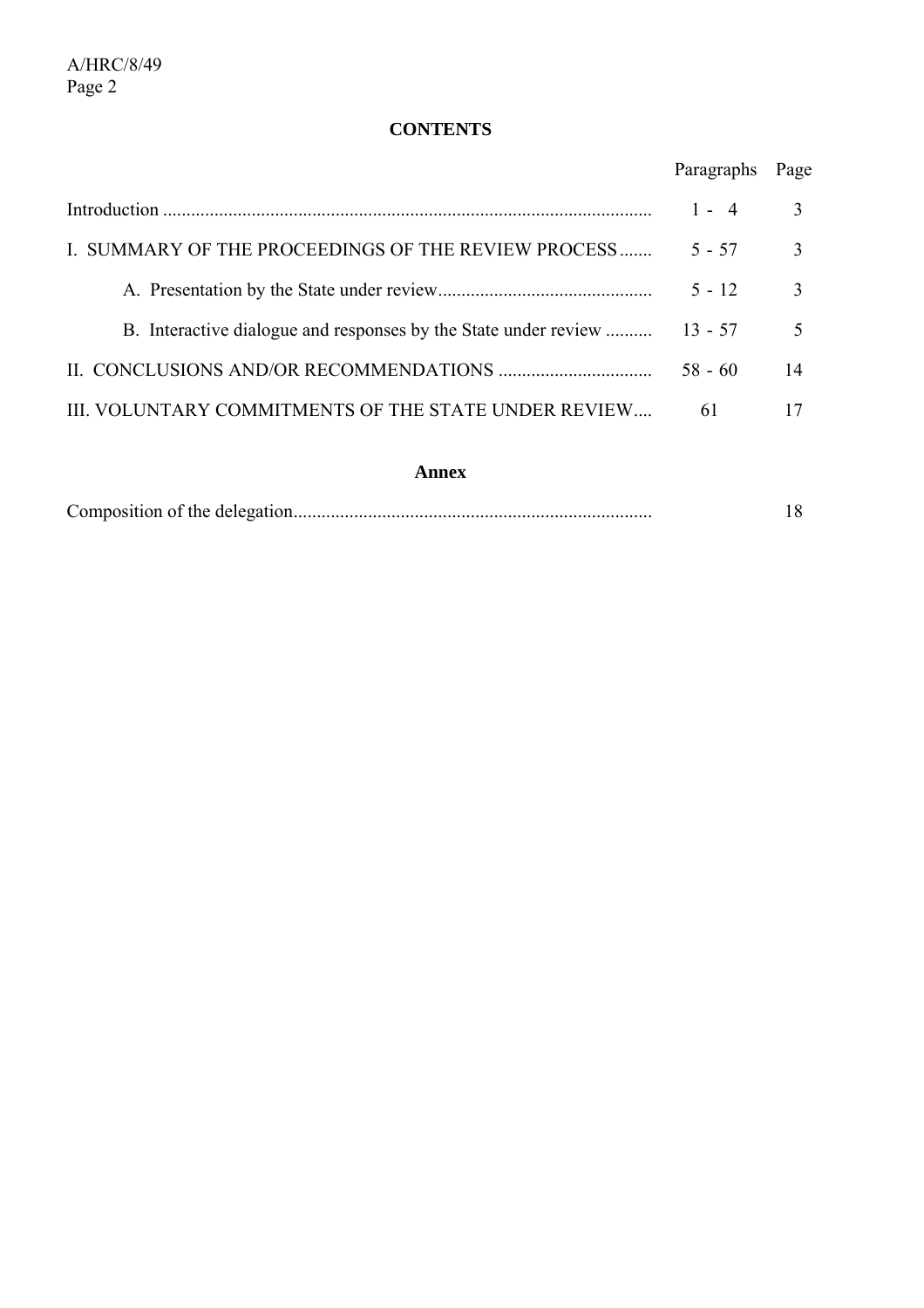#### **Introduction**

1. The Working Group on the Universal Periodic Review (UPR), established in accordance with Human Rights Council resolution 5/1 of 18 June 2007, held its second session from 5 to 19 May 2008. The review of Romania was held at the 15th meeting on 15 May 2008. The delegation of Romania was headed by H.E. Mrs. Răduta MATACHE, Secretary of State, Ministry for Foreign Affairs of Romania. For the composition of the delegation, composed of 23 members, see annex below. At its 17th meeting held on 19 May 2008, the Working Group adopted the present report on Romania.

2. On 28 February 2008, the Human Rights Council selected the following group of rapporteurs (troika) to facilitate the review of Romania: Angola, Canada and Bosnia and Herzegovina.

3. In accordance with paragraph 15 of the annex to resolution 5/1, the following documents were issued for the review of Romania:

 (a) A national report submitted in accordance with paragraph 15 (a) (A/HRC/WG.6/2/ROM/1);

 (b) A compilation prepared by the Office of the High Commissioner for Human Rights (OHCHR), in accordance with paragraph 15 (b) (A/HRC/WG.6/2/ROM/2);

 (c) A summary prepared by OHCHR, in accordance with paragraph 15 (*c*) (A/HRC/WG.6/2/ROM/3).

4. A list of questions prepared in advance by Germany, Denmark, Ireland, Sweden, the Netherlands and the United Kingdom of Great Britain and Northern Ireland and was transmitted to Romania through the troika. These questions are available on the extranet of the UPR.

## **I. SUMMARY OF THE PROCEEDINGS OF THE REVIEW PROCESS**

## **A. Presentation by the State under review**

5. At the 15th meeting, on 15 May 2008, H.E. Mrs. Răduţa Matache, Secretary of State, Ministry for Foreign Affairs of Romania, introduced the national report and noted Romania's achievements in the field of promoting and protecting human rights. She noted also the participation of NGOs in the drafting of the report, and the increased commitment of the civil society which has developed in Romania after 1989 and contributed to ensuring respect for human rights. The successive Governments have faced many challenges, particularly in reshaping a new political and civic behaviour, in rethinking and implementing strategies, as well as in breaking stereotypes. Romania is paying special attention to striking the right balance between promoting and protecting civil and political rights and ensuring the respect for economic, social and cultural rights.

6. In response to advance questions, she indicated that in Romania, the protection and promotion of human rights are secured through a wide-ranging network of judicial, quasi-judicial and administrative institutions. The competences, responsibilities, composition and methods of operation of the Advocate of the People and of the National Council for Combating Discrimination are in full compliance with the Paris Principles. Furthermore, based on the model of Sweden, Romanian authorities are preparing a reflection process for the launch of a comprehensive National Plan of Action (NPA) for Human Rights, which will be reviewed annually. Within the framework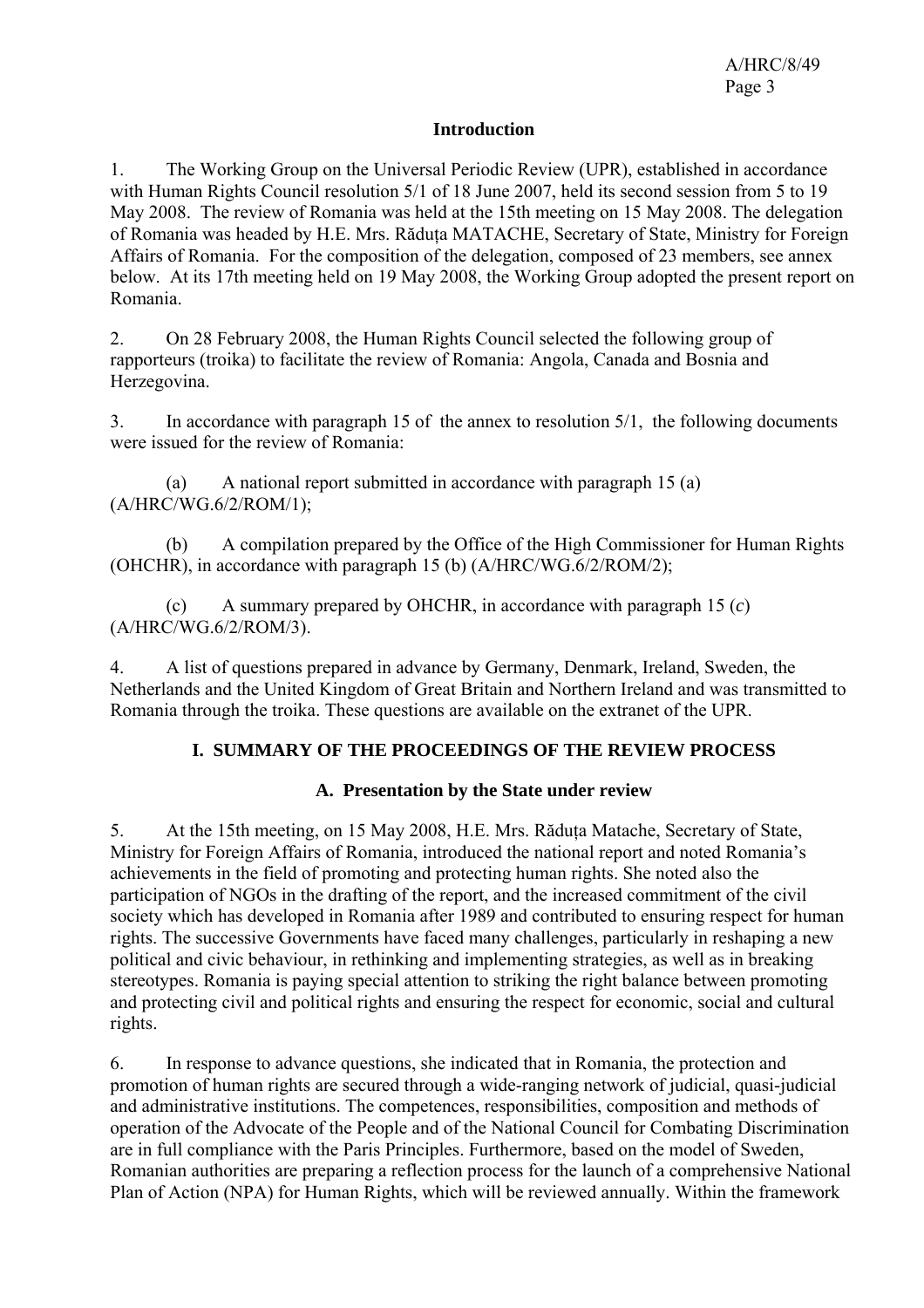of this process, which has also been discussed with the Commissioner for Human Rights of the Council of Europe, a conference will be convened this year, at which the authorities and the main stakeholders from the civil society will discuss the guidelines for the Action Plan.

7. Administration of justice is recognized as a pre-condition for the full enjoyment of human rights and fundamental freedoms, and several measures were adopted by the Government to strengthen the independence of the judiciary. These include a strategy for 2005 – 2007; a new system of evaluation of the professional activity; training and specialized courses for members of the judiciary; increased transparency and appropriate budgetary allotments. On the issue of combating discrimination, over the past years, the legal and institutional framework aimed at preventing and sanctioning all forms of discrimination has been steadily improved, and a comprehensive legislation has been developed which bans and punishes all forms of direct or indirect discrimination based on a number of 15 explicit criteria provided by the law. The National Council for Combating Discrimination has the authority to examine and punish discrimination cases, based on complaints and or information provided by individuals or legal persons or ex officio.

8. The situation of the Roma minority remains a special concern. In 2001, the Government adopted the Strategy for the Improvement of the Situation of Roma, which is the result of a collaboration between government authorities and Roma NGOs, which was then complemented by the General Master Plan of Measures developed to speed up the implementation of the Strategy, for which a complex network of special institutions, including a National Agency for Roma, was created. Among particular challenges regarding Roma were mentioned the Roma informal settlements, and the segregation in schools; the Ministry of Education, Research and Youth issued an order formally banning segregation of Roma pupils and adopted a methodology for the prevention and elimination of segregation of Roma children in schools. Further measures have been taken to solve the problem of Roma individuals without identification documents.

9. As regards gender equality, Romania adopted the National Strategy for Equal Opportunities for Women and Men (2006-2009) which provides for actions to promote women's rights. It also adopted a law on equal opportunities for women and men. Special attention is also paid to groups exposed to multiple discrimination, especially Roma women. Several actions were taken by the Government as part of the efforts to implement recommendations of the Committee on the Elimination of Discrimination against Women (CEDAW). Special attention was paid to the issue of preventing and combating domestic violence and violence against women in the Government Programme for 2005-2008, and a national strategy has been adopted in that regard. As concerns protection and promotion of the rights of the child, the authorities placed great emphasis on reform and a large number of NGOs and charities have consistently assisted the Government and local communities in addressing issues relating to children. She informed on the newly established National Authority for the Protection of the Rights of the Child which intervenes in administrative and judicial procedures in order to ensure that the rights of children are observed. The National Authority for the Protection of the Rights of the Child has recently drafted the National Strategy for the protection and promotion of the child's rights for 2008-2012, which is a comprehensive strategy for all groups of children, including children with disabilities. Recently, the Romanian authorities have started to address the challenge represented by the large number of children who suffer from the prolonged absence of their parents who left the country in search for job opportunities abroad.

10. The Romanian authorities adopted a number of legislative and organizational measures designed to address the whole range of problems related to the functioning of the penitentiary system, including security and the minimum comfort of detainees. The National Administration of Penitentiary carries out regular, unannounced and specialized inspections of detention facilities.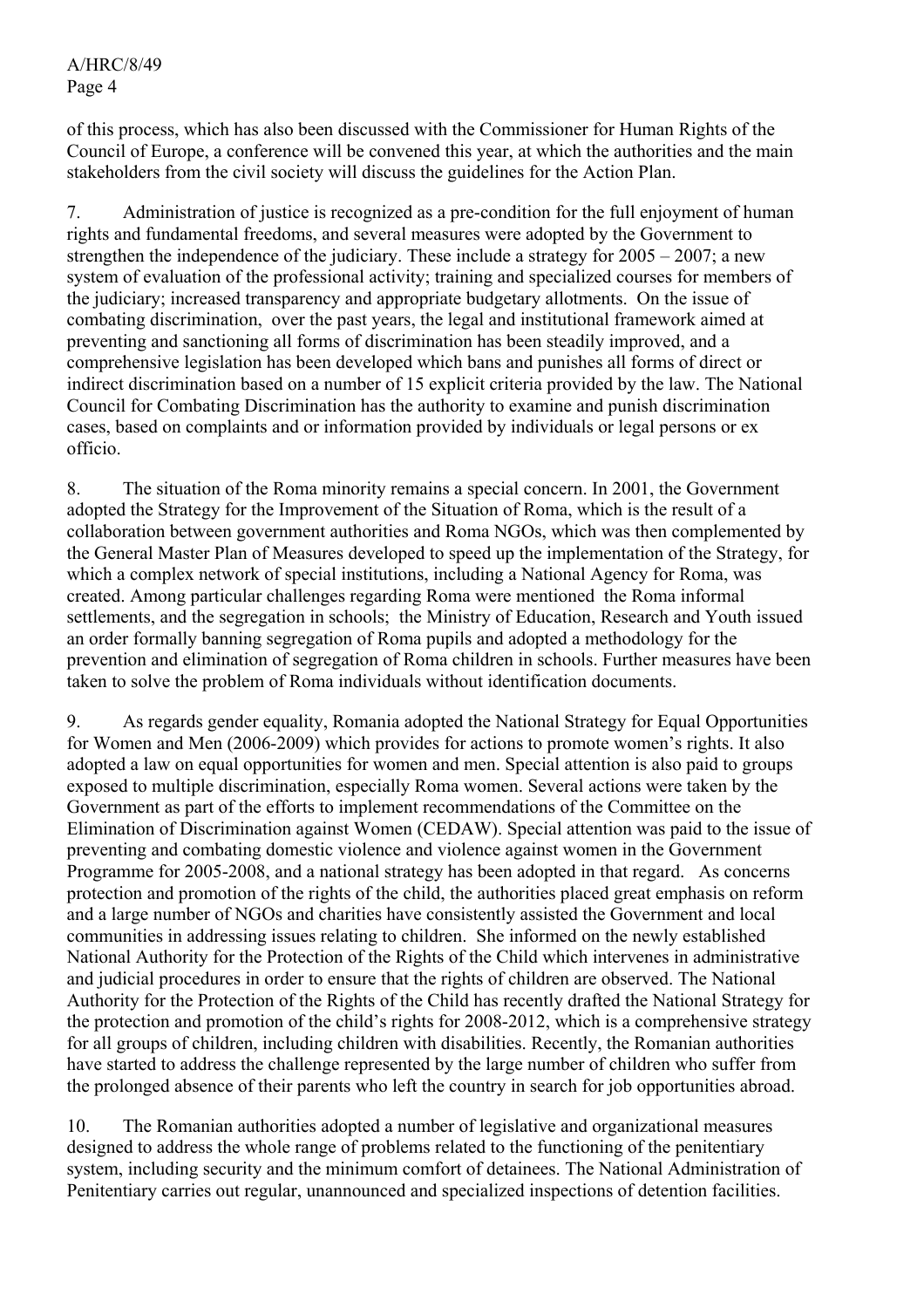Medical personnel are under the obligation to notify the prosecutor of any signs of torture or mistreatment detected during the examination of detainees.

11. On the issue of mental health, Ministry of Public Health attaches great importance to improving the management of the psychiatric hospitals. With regard to the situation of HIV/AIDS, the National Network for Health Promotion and Health Education is implementing educational programmes for the public and the medical personal aimed at preventing discrimination against HIV-positive persons. During the transition years, due to a variety of factors, Romania experienced rather high rates of maternal mortality, but they are again decreasing, in particular, due to a decrease in the number of abortions. In the last years, Romania has made significant progress in countering trafficking networks, by increasing its capacity to enforce anti-trafficking laws and programmes and measures in that regard, including for the victims.

12. As far as the situation of sexual minorities is concerned, the national legislation offers quite an advanced system of protection, and people have become more informed and, implicitly, more open and tolerant. She noted that this category is still vulnerable to discriminatory attitudes at the level of the Romanian society, in particular in more conservative areas, like rural areas. In terms of international cooperation, Romania is aware of the need to continue to fill existing institutional and legislative gaps to better promote human rights, and the head of the delegation reiterated Romania's commitment in that regard. Romania is at present carrying out an assessment of the international human rights instruments to which it may become a party, and intends to sign the International Convention on the Protection of All Persons from Enforced Disappearance. In conclusion, she reiterated Romania's commitment to human rights and to the follow-up of the UPR process.

## **B. Interactive dialogue and responses by the State under review**

13. During the ensuing interactive dialogue, 38 delegations made statements praising Romania for its high-level representation as well as the quality of its presentation and national report. Many delegations also expressed words of appreciation towards the leadership of H.E. Mr. Doru Romulus Costea, Permanent Representative of Romania to the United Nations Office at Geneva, as President of the Human Rights Council.

14. Algeria, while noting that Romania is working towards improving its human rights situation, recommended that Romania adhere to the International Convention on the Protection of the Rights of All Migrant Workers and Members of Their Families. It also recommended that Romania enhance measures aimed at improving women's rights through education, in particular for Roma and rural women. It further recommended that Romania continue to work on improving the situation of children's rights, in particular Roma children's rights in the areas of health care and education, and to work on the negative attitudes and prejudices by the general public, in political discourse and media presentations, on police brutality and discrimination an to raise awareness of the need to improve the overall situation of human rights.

15. Morocco commended Romania on its commitment to human rights and fundamental freedoms and noted its accession to the Organization for Security and Co-operation in Europe, the North Atlantic Treaty Organization and the European Union. It also welcomed the establishment of the National Council for Combating Discrimination and sought information on Romania's national strategy. It cited as an example of good practice that freedom of expression guaranteed by the Romanian Constitution includes sanctions to prevent incitement to hatred or any behaviour harmful to the dignity of persons on the basis of gender, race, and religion, which was a source of inspiration in preventing disturbing signs of intolerance worldwide. It also requested information on the main lines of the national human rights action plan currently being drawn up in Romania.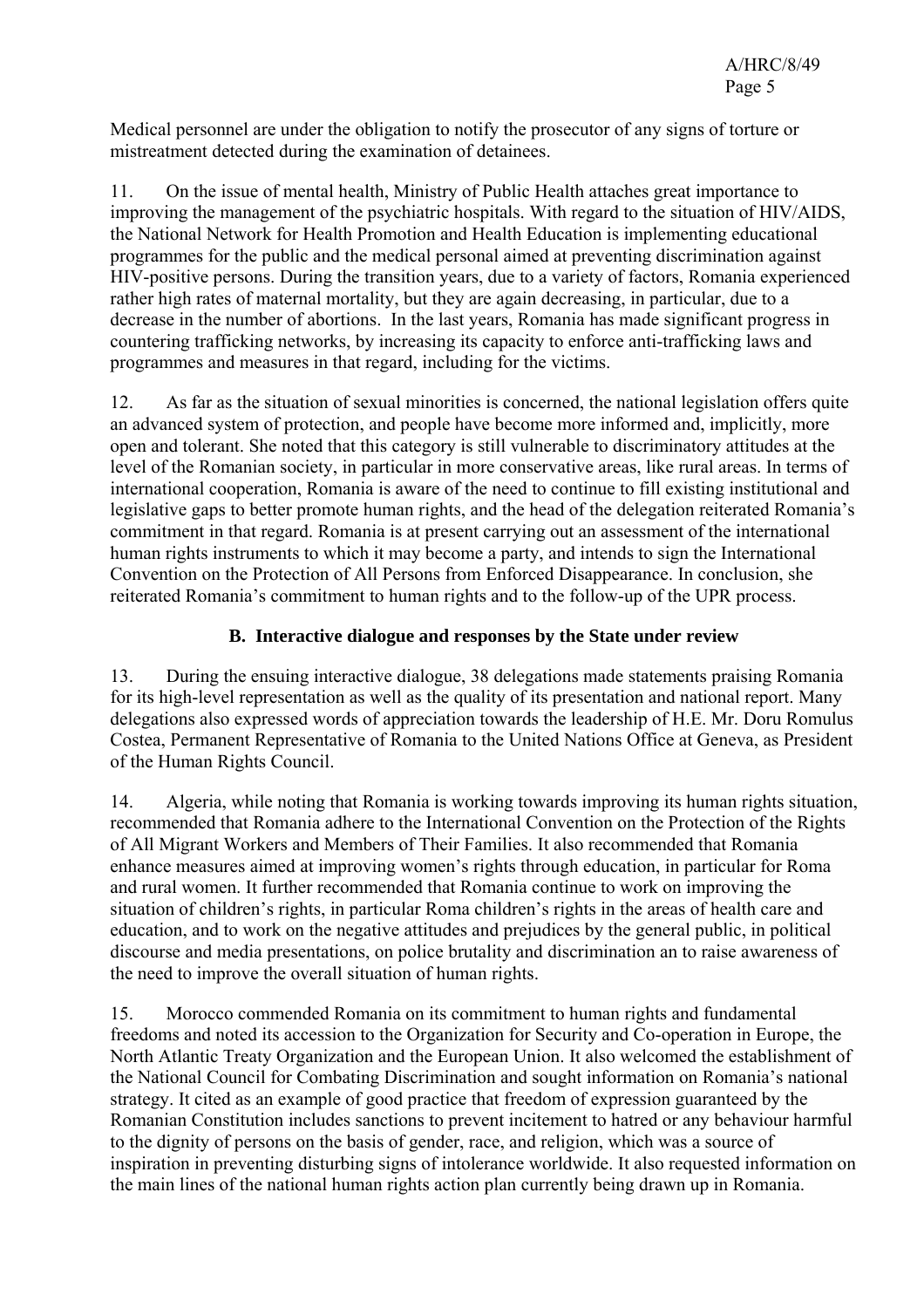16. Slovenia noted that reports raise concerns about the legal situation of religious freedom. It was concerned that the rights under the new law on religion adopted in 2006 are enjoyed only by the "recognized religious dominations". It asked Romania to elaborate further on how the new legislation ensures equal religious freedom for all religious dominations and recommended that Romania harmonize further its legislation relating to on freedom of religion with international standards. It also recommended that Romania systematically and continuously integrate a gender perspective in the follow-up process to the review.

17. China noted that Romania is continuing to refine its national legislation by setting up specialized bodies, such as the National Council for Combating Discrimination, and formulating relevant policies and plans of actions, including for the Roma minority. Romania has also strengthened its cooperation with the international community and has participated actively in the work of the Human Rights Council. It noted that the national report refers to the challenges Romania faces in the promotion and protection of human rights. It asked about the status of implementation of the 2006 – 2009 National Strategy for Equal Opportunities and the results it has achieved.

18. Tunisia commended Romania on its efforts to promote the rights of the child and welcomed the National Strategic Plan for Children, the new national authority for protection of the rights of children and the existence of a high-level group consisting of government officials, members of Parliament, and representatives of UNICEF, the World Bank, WHO and civil society, set up to advise the Government on the implementation of a strategy ensuring that children enjoy protection in line with international standards. It recommended that Romania pursue its efforts to ensure the best possible protection to children, particularly the most vulnerable ones.

19. Azerbaijan welcomed the democratization process and the progress achieved by Romania in the field of human rights. It noted the participation and cooperation of Romania with the treaty bodies and special procedures. It commended Romania on its comprehensive anti-trafficking laws and the enlargement of the Baby-Friendly-Hospital initiative. It asked if Romania could provide information about the state of affairs with respect to the visit of the Special Rapporteur on the right to education. Regarding a joint appeal sent by special procedures on the growing number of children trafficked and in sexual exploitation, it asked about obstacles to measures taken to address this situation. It also enquired about measures taken to tackle the issue of religious defamation and public offence to religious symbols.

20. The United States of America asked what the Government has done to ensure that government entities responsible for the implementation of the 2005 child welfare law are aware of their responsibilities and are performing their duties in a manner as required. It also asked why the implementation of the law on property restitution passed in 2005 has been so slow, and why the Government has failed to persuade the Romanian Orthodox Church to cooperate in this process. It recommended that Romania make vigorous efforts to work with the Orthodox Church on the issue of property restitution, including for it to abide by judicial rulings.

21. Canada noting that Romania's accession to the EU was accompanied by benchmarks to monitor progress in the fight against corruption and that it had intensified its efforts, asked what additional steps were being taken in this regard. It recommended that Romania develop a coherent countrywide anti-corruption strategy and monitor its implementation. It recommended that Romania strengthen the capacity of the judiciary at all levels and accelerate legal reforms, especially in the field of judicial treatment of high-level corruption as per the objective stated in the European Commission report of 27 June 2007 under the Cooperation and Verification Mechanism. It noted that Roma remain the most vulnerable ethnic minority and recommended that Romania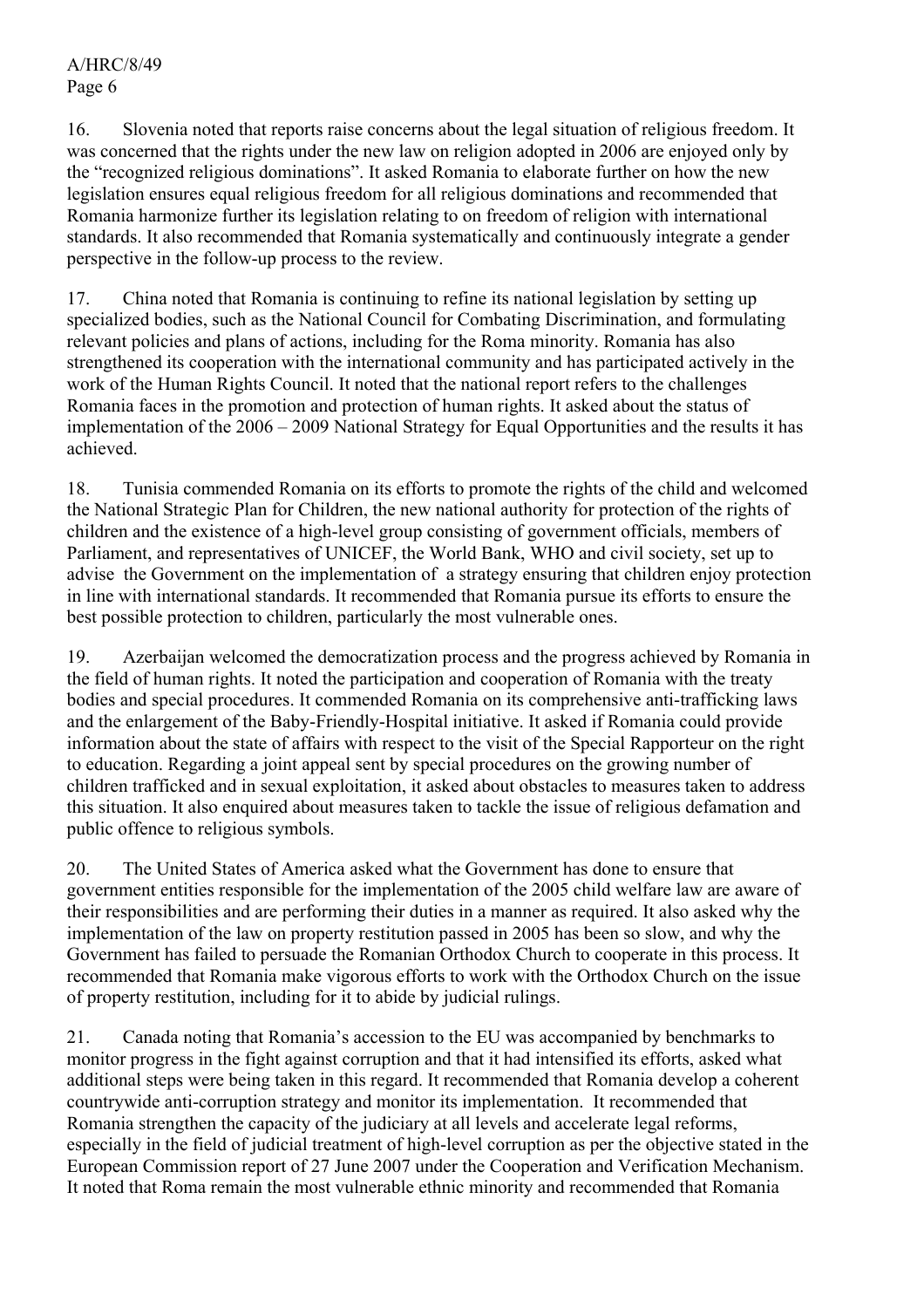take additional measures to fight discrimination against minorities, including the Roma population, homosexuals and persons living with HIV/AIDS. It also recommended that Romania take additional measures to combat human trafficking, including the provision of training for police in dealing with victims of human trafficking and sexual abuse, and the implementation of a system of witness protection in cases of trafficking. Noting that the pace of resolving property restitution cases stemming from the Communist era was slow it asked what legal reforms were planned to accelerate this process and recommended that Romania accelerate the property restitution process.

22. The United Kingdom of Great Britain and Northern Ireland welcomed the consultative process with all stakeholders to draft the national report. It commended Romania on its accession to international human rights instruments and recommended that Romania take all necessary steps to ensure that relevant legislation is in conformity with those international standards. Welcoming Romania's commitment to initiatives aimed at improving the human rights of the Roma minority, it remains concerned that Roma still do not enjoy full equality of access to education and asked about steps taken to address this issue. It expressed concern that the living conditions and treatment of patients in psychiatric wards violate international human rights standards and recommended that Romania urgently consider improvements to conditions for psychiatric patients. It welcomed the progress made in supporting children with disabilities, but noted that much still remained to be done. . The United Kingdom noted that the rates of abortion and maternal mortality have decreased since the 1990s and recommended that Romania undertake further measures to improve sexual and reproductive health, especially for marginalized groups.

23. Angola welcomed the efforts of Romania to promote and foster human rights and the consolidation of its legal and institutional framework since 1991. While noting progress made on the protection of minorities, Angola asked what could be done further to realize the rights of the Roma minority and ensure their socio-economic integration.

24. France encouraged Romania to better integrate Roma with regard to housing, health and education. On the rights of the child, it backed Algeria's recommendations to guarantee better the rights of the child, especially the rights to civil registry, education, health and protection against violence. On the rights of women, it recommended to Romania to strengthen efforts made to combat violence against women through information, prevention, and protection of victims and punishment of the perpetrators. With regard to persons living with HIV/AIDS as Canada mentioned, France highlighted the need to combat discrimination against HIV/AIDS patients. On enforced disappearances, it noted Romania's intention to sign the Convention and encouraged it to sign and ratify it.

25. Denmark welcomed the ongoing efforts to follow up on cases of abuse and excessive use of force by the police and the measures taken to improve conditions in prisons. It however noted that abuse of prisoners by authorities and other prisoners continues to be a problem. It recommended that the Government continue and strengthens its efforts to avoid ill-treatment of prisoners, while ensuring that all cases of abuse and excessive use of force by authorities be investigated and appropriate measures taken. It noted the newly adopted law on religious freedom and recommended that the Government take steps to reassess the measures needed to ensure that the principle of freedom of religion or belief is implemented without discrimination. It also recommended that the Romanian authorities be more proactive in identifying and putting a halt to incidents of religious intolerance, which often goes unpunished.

26. Republic of Korea noted efforts made since 1989 to improve the economic situation in the country, expanding freedoms and rights and paying particular attention to the protection of the human rights of children and families. It enquired about measures that have been taken by Romania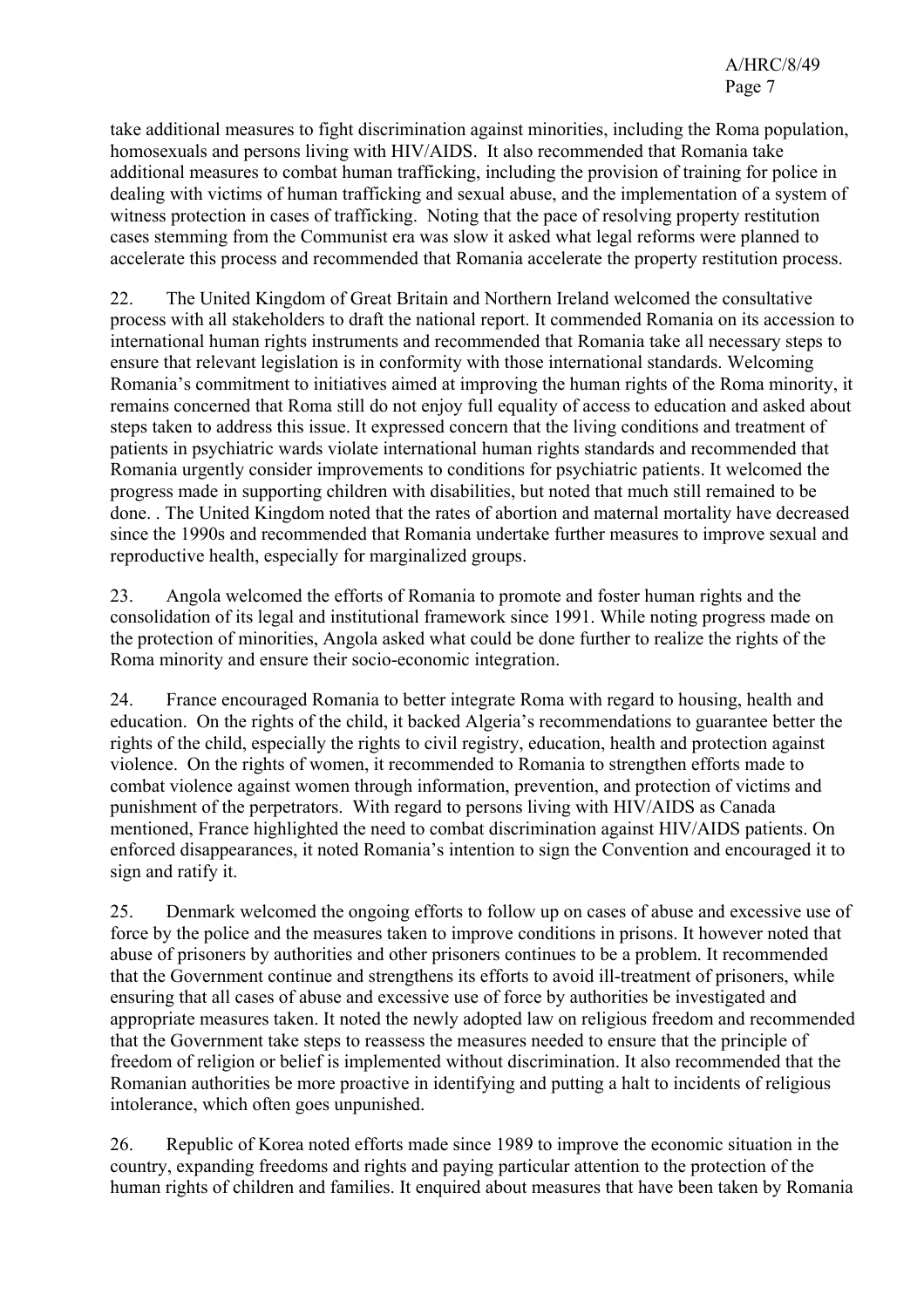to address issues related to the health of street children, and asked if Romania could provide more information regarding the specific measures taken to achieve independence of judiciary.

27. Ireland recommended that Romania continue to take further action to ensure equal enjoyment of human rights by Roma. It recommended that Romania take further action to improve living conditions in places of detention. It also recommended that Romania enact further measures to ensure adequate provision of mental health care. It recommended that Romania continue to take further action to combat the prevalence of HIV/AIDS among children and discrimination against people living with HIV/AIDS by providing adequate treatment and information. Finally, it recommended that Romania develop further measures to combat discrimination against people living with disabilities, including by providing improved access to social and health services.

28. Mexico welcomed the assessment of the country's human rights situation and Romania's clear commitment to human rights which has led to an open policy of cooperation with international bodies. It commended Romania on measures adopted to prohibit all forms of discrimination and progress made in the area of education and reform for better protection of children. Taking into account challenges faced by Romania, it sought more information and recommended that Romania strengthen its efforts in bringing more equity in ensuring rights and opportunities of rural communities, especially of ethnic minorities, women and children who live in those areas. It noted the broad spectrum of measures adopted to combat human trafficking and asked about its causes and further measures taken to address it. It recommended that Romania intensify its efforts to implement the recommendations made by the Special Rapporteur on the sale of children, child prostitution and child pornography and the Special Rapporteur on the human rights of migrants. It also recommended that Romania ratify the Convention on the Rights of Persons with Disabilities; the Convention on the Protection of the Rights of All Migrant Workers and Members of Their Families; the Convention for the Protection of All Persons from Enforced Disappearance and the Optional Protocol to the Convention against Torture and Other Cruel, Inhuman or Degrading or Punishment.

29. Sudan sough information on legal and international cooperation and measures Romania is taking to harmonize the protection of children's rights. It would like to benefit from Romanian's experience in protecting the rights of children and protecting them from attempts of abduction abroad and deportation. It commended Romania on efforts to improve social and economic welfare and would like to see more cooperation with developing countries on these issues.

30. Senegal commended Romania on its efforts to establish and implement an institutional framework favourable to human rights. It sought information on the achievements of the National Authority for the Protection of the Rights of the Child and on the role this body could play in implementing the national strategy for the protection of the rights of the child. It also asked about the main features of the national strategy for the prevention of discrimination and laws against discrimination, hoping the Government would look into including this strategy as a contribution to the preparatory process for the Durban Review Conference of 2009.

31. Turkey commended Romania on the establishment of various human rights institutions, inter alia, the National Council for Combating Discrimination and the monitoring activities of the Ombudsman, as well as on the outstanding level of cooperation with special procedures and its fight against human trafficking. However, it noted the social discrimination victims of trafficking face once they return to their hometowns in Romania. It noted with appreciation the awareness of the authorities of problems in the penitentiary system and recommended that Romania work towards improving prison conditions. It also encouraged Romania to step up its efforts to root out domestic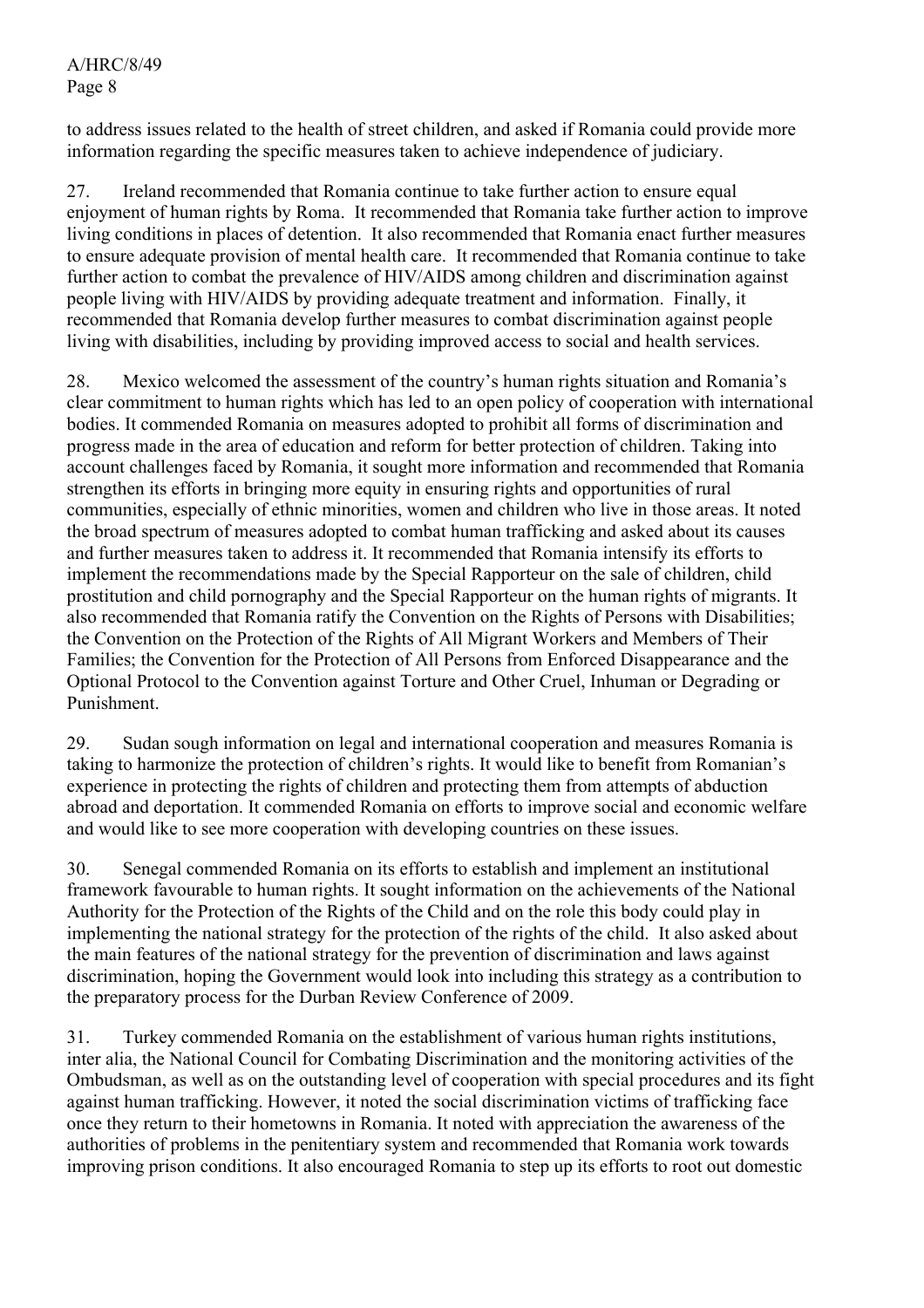violence against women. It also asked about additional measures taken to address child abandonment.

32. Italy noted with appreciation Romania's cooperation with international human rights bodies but noted that it is experiencing delays in submitting its reports to treaty bodies, and asked whether the authorities intended to correct this situation. It noted that Romania had adopted legal provisions on the prevention and punishment of all forms of discrimination and had established the National Council for Combating Discrimination, but that gender discrimination, specifically domestic violence against women, remained an issue of concern. It recommended to Romania the adoption and effective implementation of measures to prevent and eliminate domestic violence against women. It also recommended that Romania develop a national strategy for human rights education in the school system, in accordance with the Plan of Action 2005-2009 of the World Programme for Human Rights Education, including the review and revision of curricula and textbooks, the training of teachers, and the practice of human rights in the school community.

33. The delegation of Romania noted the Government's initiative on a national plan for human rights, carried out in dialogue with NGOs, and which will be assessed at the end of 2008. Attention was paid to the gender perspective in the drafting process of the national report and in each sectoral review undertaken. Romania recognized that Roma women are among the most exposed to multiple discrimination. The National Council for Combating Discrimination is qualified to investigate and sanction cases of discrimination, it receives and reviews petitions and complaints and has sanctioned very high-level individuals. In 2007, the National Council adopted the national strategy on combating and preventing discrimination. The national strategy on the rights of children 2008- 2013 will be adopted. It is the first strategy that refers to all categories of children including children with disabilities. The law on religious freedom was agreed by most religious denominations before its adoption by the Parliament, and the law does not restrict in any way the exercise of freedom of religion. Freedom of expression has not been restricted by this legislation, and the only aim is to prohibit hate speech and ideas that would have insulted believers. With regard to the issue of the restitution of property of the Romanian Church United with Rome, it noted a normative act and the free access for the Romanian Church United with Rome to ask in court for restitution, if its dialogue with the Romanian Orthodox Church and the Catholic Church failed. The public authorities try to enhance this dialogue.

34. The delegation noted that the cooperation and verification mechanism upon accession to the European Union had several benchmarks, including the strengthening of the independence of the judiciary, continuing the reform process of the judiciary and efficiently fighting corruption. Among recent progress, the delegation noted institutional measures, including the creation in 2007 of the National Agency for Integrity which, inter alia, verifies the declaration of assets and interests for a broad area of people in high-level positions. The National Agency for Integrity was set up and will start working in 2008. The main body specialized in fighting corruption at medium and high-level is the National Anti-Corruption Directorate within the Ministry. The delegation noted its efforts to fight corruption also at the local levels, and the strengthening of efforts to combat petty corruption. Observance of a code of conduct is encouraged not only by the authorities but also by civil society. With regard to the penitentiary system, the issue of overcrowding has been addressed over the years and is not a problem any longer. The index of occupation percentage in the prison system is 79. On the issue of policies on the rights of Roma, measures have been introduced enabling Roma communities to use European Union funds to improve their situation, and in the last three years, the National Agency representing Roma interests made the issue of EU funds a main objective. The National Agency for Roma started a raising awareness campaign within the Roma communities about accessing these funds. In April 2008, the Government noted that the national agency for Roma had received tens of millions of euros for projects in the areas of employment and education,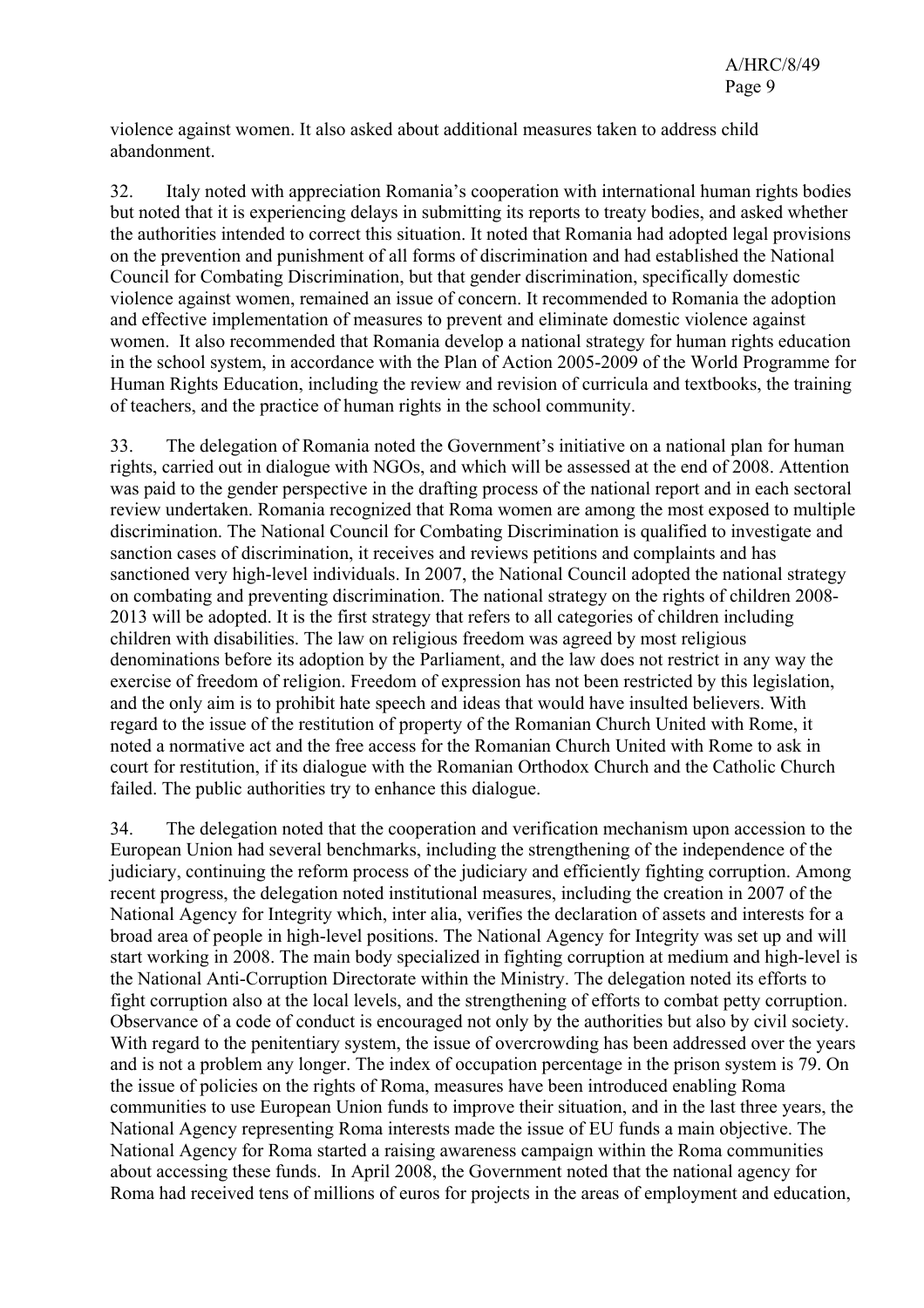which will be implemented also in partnership with Roma NGOs. The legislative framework currently in place is one of the most successful in Europe to fulfil economic and social rights.

35. The Czech Republic sought further information on measures taken to prevent and fight trafficking in women and children and recommended that Romania strengthen the protection of victims of trafficking against criminalization. It also asked about measures adopted to eliminate negative societal attitudes and discrimination toward persons living with HIV/AIDS and persons of minority sexual orientation or gender identity. It recommended that Romania provide effective sanctions for discrimination against people living with HIV, that the Government ban mandatory HIV testing as a condition of employment and ensure that persons living with HIV are not arbitrarily prevented from working or attending vocational schools. It also recommended that Romania continue the adoption of measures, including awareness raising programmes, against negative prejudices and discrimination against persons living with HIV and sexual minorities. It recommended that awareness-raising programmes on the protection of the enjoyment of human rights by persons of minority sexual orientation and gender identity be launched, also for law enforcement personnel, as part of a wider comprehensive campaign to prevent and punish any acts of ill-treatment in detention against persons perceived as belonging to these groups. It recommended the ratification of Optional Protocol to the Convention against Torture in the near future and the designation of an effective national preventive mechanism.

36. Colombia noted with great interest the information provided by Romania in the national report on the issue of discrimination and the broad definition adopted within its legal and institutional context, which prohibits and combats any type of discrimination for reasons of race, religion, nationality, gender or sexual orientation. It asked Romania how it facilitates the participation of civil society in the implementation of the National Strategy for the Implementation of the Measures to Prevent and Combat Discrimination and asked whether there are any indicators envisaged to measure its impact.

37. Qatar highlighted the challenges and commitments identified by Romania in their national report. It suggested that those commitments should be embodied as part of the recommendations adopted by the UPR working group.

38. Bangladesh commended Romania on steps taken towards democratisation, including its efforts the area of human rights. It also noted the concern expressed by the treaty bodies and referred to the discrimination against minorities, particularly the Roma community. It urged Romania to continue to improve the situation of the Roma community so that they can benefit from the socio-economic opportunities and enjoy their fundamental human rights. It also referred to CEDAW concerns about discrimination against women, particularly rural women in the labour market. It also asked about measures taken to implement recommendations made by the Committee on the Rights of the Child.

39. Guatemala commended Romania on overcoming the various obstacles and in becoming a genuine liberal democracy and a member of the EU. It noted there were still obstacles to the full enjoyment of human rights, in particular, by minorities such as Roma. It appreciated the Government's initiatives in resolving this issue and the creation of the National Council for Combating Discrimination, and welcomed the fact that Romania continues its efforts, particularly in combating negative attitudes towards persons with HIV/AIDS and towards sexual minorities, through activities, awareness campaigns and open dialogue. It recommended Romania to apply the recommendation of the Special Rapporteur on the right to health as there are still obstacles to access to health services by marginal populations, and to address this problem through educational programmes on diversity, and to train professionals in the health sectors. As CEDAW did, it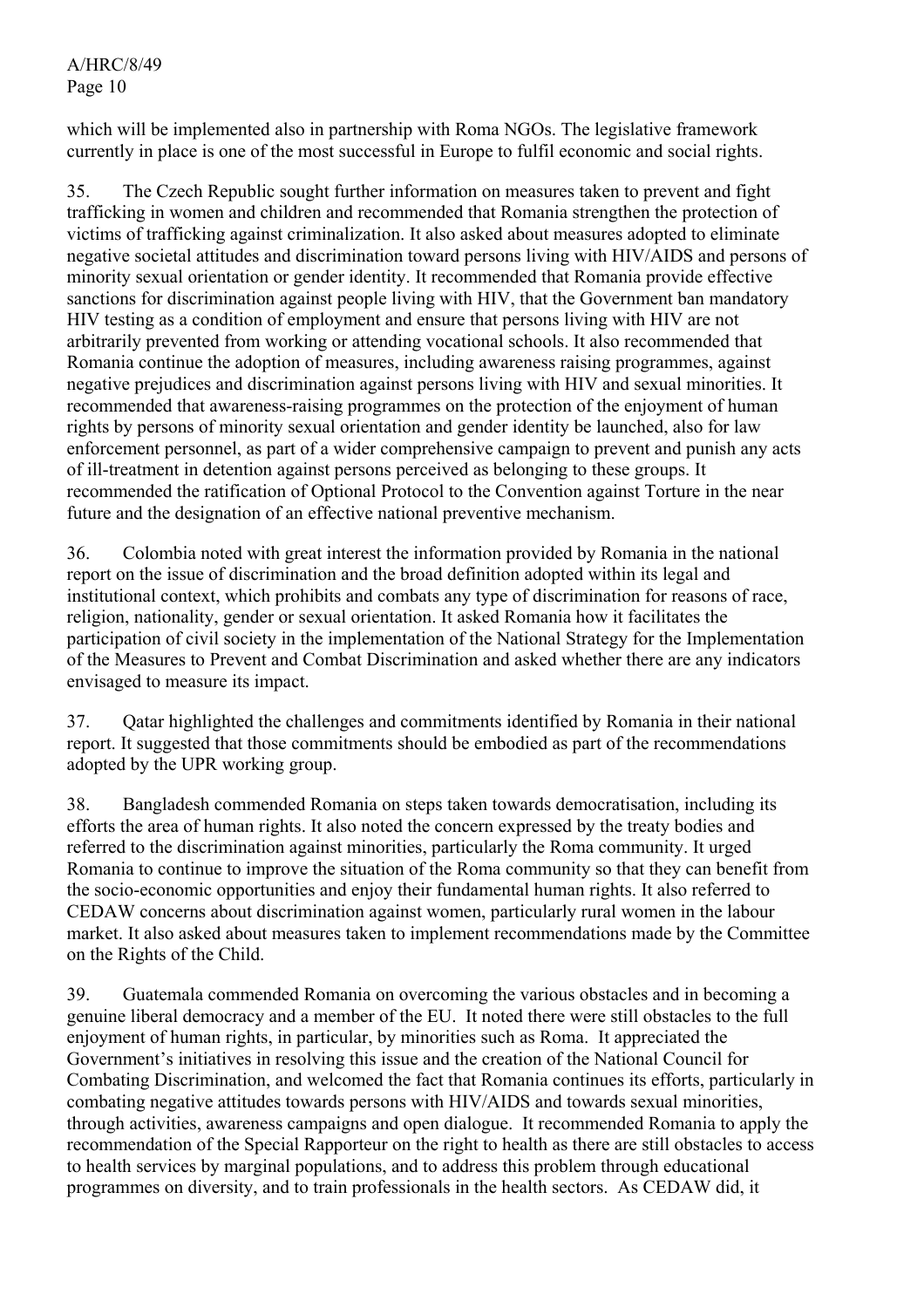recommended that there should be awareness campaigns for education on human rights and in particular on women's rights.

40. Finland noted that according to the Institute on Religion and Public Policy (IRPP), the legal situation of religious freedom in Romania is poor, and asked what steps the Government has taken to protect the rights of persons belonging to minority religious communities. It recommended that Romania strengthen its efforts to protect the right to freedom of religion by ensuring that persons belonging to religious minorities are able to freely exercise their religion and that rights of persons belonging to religious minorities are protected and respected without discrimination. Finland noted the parade called the "GayFest" organized every year in May and June by the Lesbian, Gay, Bisexual and Transgender (LGBT) community and recommended that Romania investigate and prosecute those responsible for attacks on peaceful lesbian and gay activists and ensure that future LGBT gatherings, including the annual GayFests, are both permitted and protected by the Romanian authorities.

41. Philippines welcomed the remarkable transition Romania has undergone from a totalitarian regime to a thriving democracy and commended the exemplary manner in which Romania contributes to fighting climate change. It also noted with appreciation the serious attention paid by Romania to the issue of human trafficking and the various measures taken in that regard and the challenges it still faces. It asked if the Government has additional plans to promote the rights of victims in society, including their rehabilitation and reintegration. It also asked whether Romania will invite the Special Rapporteur on trafficking in persons to further examine strategies and how the issue can be more fully addressed. It encouraged Romania to ensure that persons living with HIV/AIDS, especially children, can fully enjoy their human rights through, inter alia, equitable access to basic services and education. It recommended that Romania continue to respect and promote the human rights of vulnerable groups, including the Roma communities.

42. Germany welcomed the detailed answers provided to the questions put in advance with respect to measures taken to combat discrimination against Roma, especially women and children. It sought complementary information on the work of the National Council for Combating Discrimination and the National agency for Roma and whether the members and/or representatives of the Roma community are involved in the work of these two institutions. It also inquired on Roma's NGOs actively working to improve by mutual assistance within community network the situation of, specifically Roman women and children.

43. Bosnia and Herzegovina, while noting that Romania has ratified the core international human rights instruments, expressed hope that the Government will make additional efforts in its activities to increase cooperation with the human rights treaty bodies, especially with regard to its reporting obligations. It also made reference to information contained in the summary report with regard to a high number of children in the care of grandparents or other relatives, or who do not receive any care. It asked if Romania has a coherent national policy to address this problem and if the National Authority for the Protection of the Rights of the Child has developed programmes that address those vulnerable categories of children. It also asked if Romania will address this problem as part of its National Strategy for the protection of the child for 2008-2013.

44. Japan commended Romania on measures to protect and promote the rights of children. It sought further information on concrete measures that Romania is planning to take to raise public awareness of trafficking risks. Japan welcomed Romania's sincere efforts to implement a wide range of measures addressing the issue of discrimination against the Roma minority. However, it noted concerns expressed by the Committee on the Rights of the Child and CEDAW in that regard and requested information on how various institutions engaged in the elimination of discrimination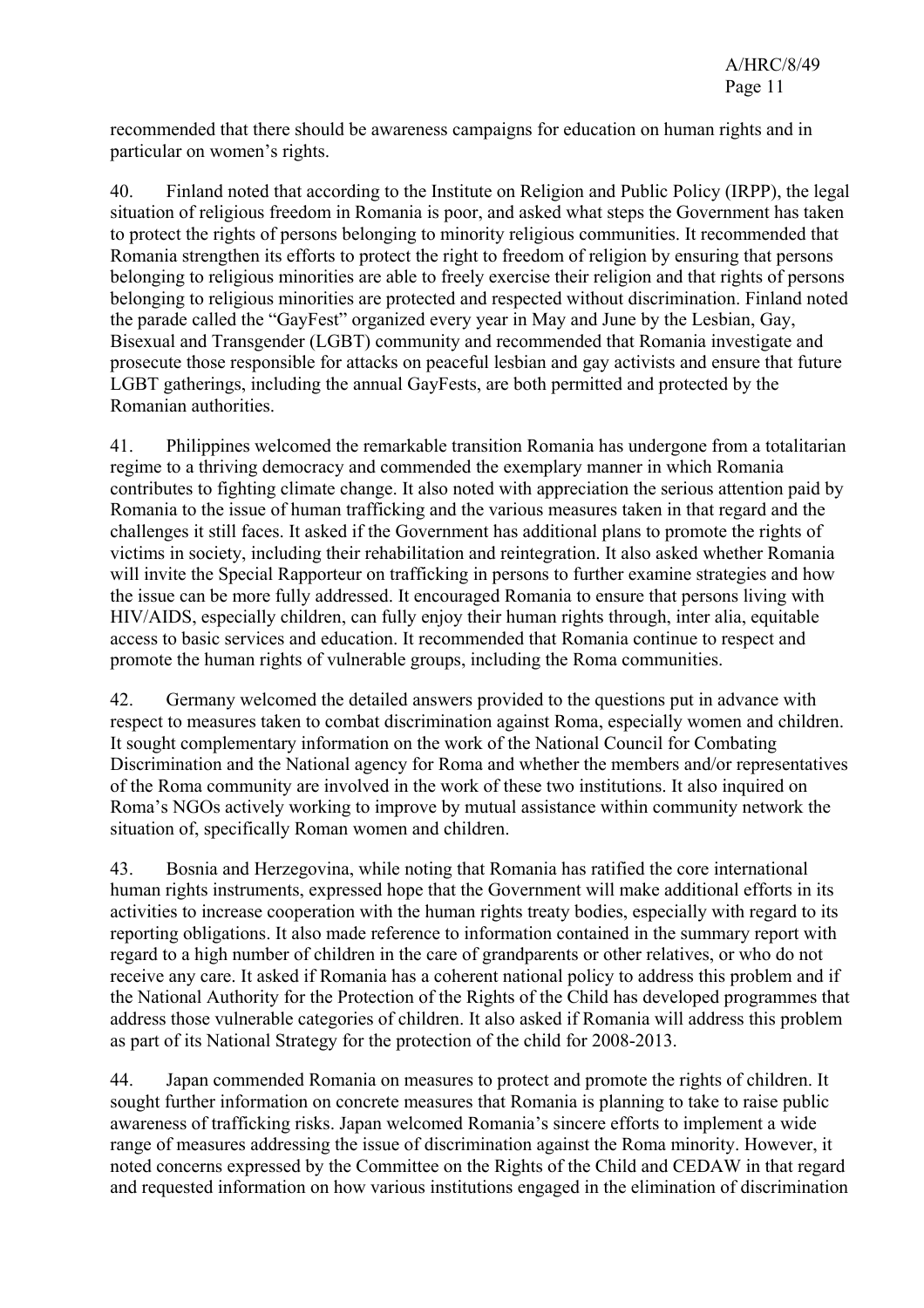against the Roma work together to implement strategic plans and measures in a coordinated way to address this issue in a comprehensive manner.

45. Argentina encouraged Romania to continue its efforts in combating discrimination. Argentina welcomed steps taken to sign the International Convention for the Protection of All Persons against Enforced Disappearance, and encouraged early ratification of the instrument.

46. Chile highlighted the legal and institutional framework for the promotion of equality between men and women, in particular the national institution for the promotion of equal opportunities created in 2005. Chile asked Romania how it expected to prevent the vulnerability, marginalization and violence suffered by women. Chile also expressed concern about complaints on human trafficking, noting the measures adopted by the Government to address this problem, as described in the national report. Chile made reference to information in the compilation and the summary reports with regard to discrimination against Roma population, and while noting efforts in this regard, called upon the Romanian authorities to adopt strategies to improve the living conditions of Roma, especially women and children, through programmes that involve the Roma community and give them a sense of ownership.

47. The Netherlands commended Romania on progress made with regard to the adoption of a legal framework which guarantees the protection of human rights. It appreciated the response to the written questions and noted that integration and discrimination of Roma minority is a major challenge for Romania, especially in the field of education, housing, health care and employment. It recommended that Romania take further appropriate and effective measures to eliminate discrimination against Roma and ensure in particular their access to education, housing, health care and employment without discrimination, and to provide follow-up to the recommendations of the human rights bodies in this regard.

48. The Russian Federation noted that according to the Committee on the Rights of the Child, cases of ill-treatment against children and use of torture by the authorities or health service staff are still widespread. It also referred to a number of concerns expressed by treaty- -bodies regarding the high levels of domestic violence not only in respect to women but also to children. It recommended that the Government of Romania, inter alia, expressly prohibit corporal punishment in the home, school and institutions and to promote alternative methods of discipline. It referred to reports by the Committee on the Rights of the Child and UNICEF on child labour and recommended that Romania take effective steps to ensure implementation of the Convention on the Rights of the Child and ILO Conventions No. 138 concerning Minimum Age for Admission to Employment and No. 182 concerning the Prohibition and Immediate Action for the Elimination of the Worst Forms of Child Labour.

49. Brazil commended Romania on the enactment of new laws to protect human rights, its harmonization of national legislation with international conventions, as well as the establishment of a national institution for human rights. It enquired about the competencies of the 2001 National Council for Combating Discrimination and on how the Government assesses its progress in fighting, monitoring and sanctioning all forms of discrimination. It also asked about concrete improvements in the situation of the Roma minority and noted the important legal reforms undertaken with regard to discrimination against women and asked how Romania assesses the concrete results of its initiatives to ensure women's rights. Brazil recommended that Romania strengthen its efforts and measures to improve the situation of discrimination against the Roma minority.

50. Australia noted that the Romanian Institute for Human Rights was accredited by the International Coordinating Committee of National Institutions for the Promotion and Protection of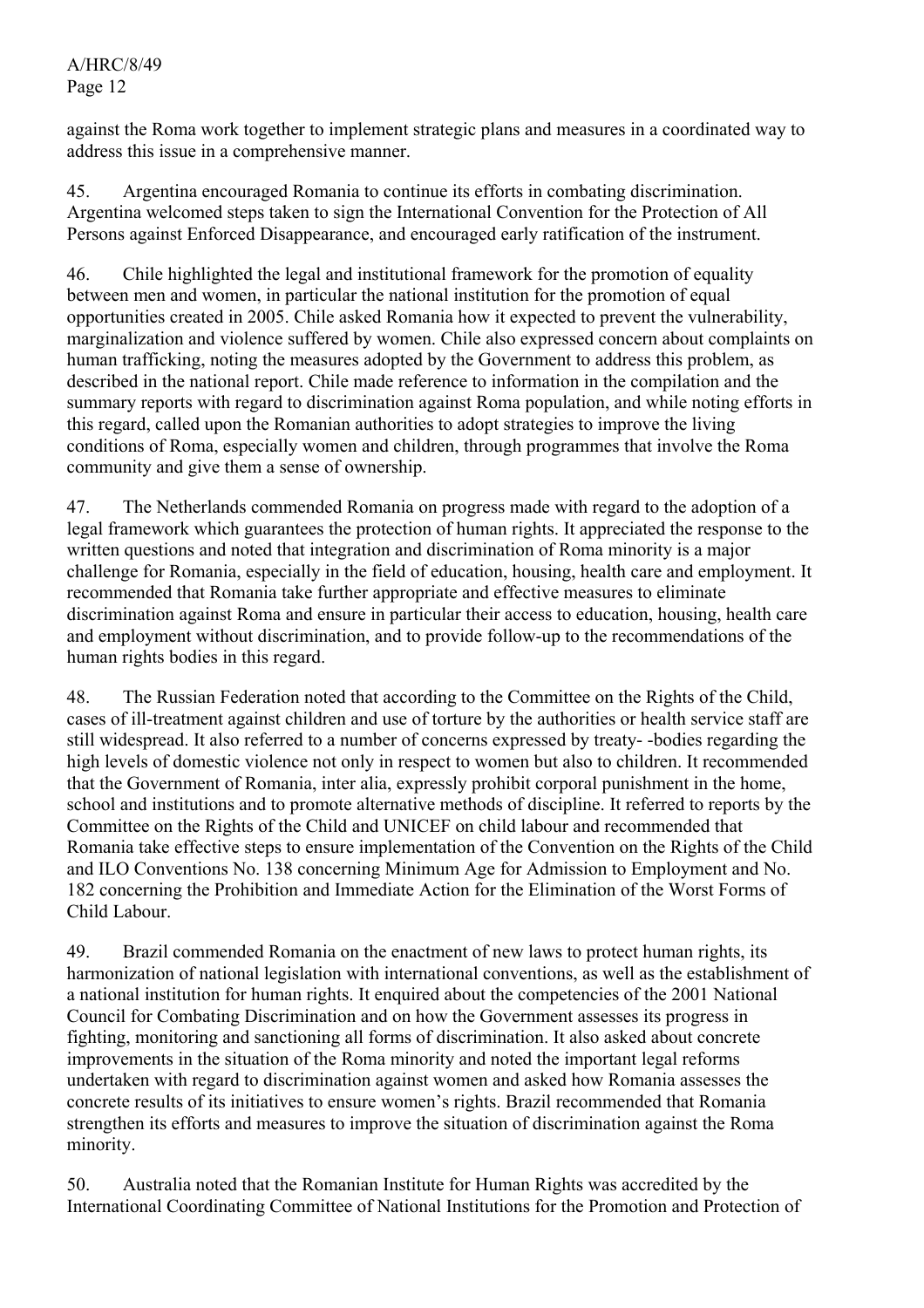Human Rights (ICC) in March 2007 and asked whether there are any plans to develop the institution to comply fully with the Paris Principles. While acknowledging efforts in combating trafficking, it noted with concern reports of continuing incidents of trafficking in persons, especially women and children. It sought further information as to how Romania is seeking to address this issue.

51. Jordan indicated that Romania has in place an adequate normative framework and appropriate institutional infrastructure to ensure the adequate promotion and protection of human rights. It noted however that Romania has pointed out that some gaps still exist, a transparency that is very assuring. Jordan asked Romania to elaborate more on the causes of this situation and the remedies that are being envisaged in this regard.

52. Ukraine welcomed the fulfilment of the voluntary pledges and commitments made by Romania as well as activities aimed at implementing the recommendation of the treaty bodies. It highlighted its efforts aimed at combating trafficking in human beings, and encouraged Romania to continue to improve the protection and assistance to victims, as well as to raise public awareness of the risks of trafficking. Noting the extensive legal and policy framework developed for the promotion of equality between women and men and the elimination of discrimination against women, it was concerned that women themselves might not be aware of their rights or lack the capacity to claim them. It asked Romania to elaborate more on efforts aimed at raising individual and public awareness and understanding of human rights.

53. Egypt commended on the leadership Romania is showing in steering the presidency of the Human Rights Council as another testimony of its commitment to the cause of human rights. Based on the information contained in the national report and in the stakeholders' report, it sought further information on the status of minorities in Romania and the efforts made to address their claims.

54. The delegation of Romania responded to questions put to it. With respect to issues raised on trafficking of persons, it recalled that a comprehensive system was developed and is currently in place. With regard to the legal framework, all relevant international instruments have been ratified and translated into domestic law. At the institutional level, Romania has specialized units at the level of police and boarder police, a network of prosecutors and the Directorate of Organized Crime and Terrorism. At the operational level, Romania has in place a national strategy for the period 2006-2010 and a first National Action Plan has been already implemented. Discussions are under way for a new National Action Plan for 2008-2010. A national database has also been established in order to respond rapidly to the need of victims and there are approved standards on the assistance to victims. The National Agency against Trafficking in Persons also provides grants to NGOs to assist victims. Awareness and prevention campaigns which target children and women have also been developed. With the support of the US Department of State and the Embassy of the United States in Bucharest, Romania has developed a victim-witness coordination programme. Some trends have also been identified, indicating a decrease in the total number of victims of trafficking, a decrease in the number of victims trafficked for forced labour, and a decrease in the number of women trafficked for sexual exploitation.

55. With regard to questions on efforts to address the issue of discrimination, it indicated that the aim of the national strategy is to prevent and combat discrimination and to develop an inclusive and inter-cultural society. This strategy is based on five main objectives oriented towards the groups more frequently affected by discrimination in different forms, which includes age, sex, religion, HIV infection, sexual orientation and disability. Romania cooperates with NGOs in all phases of the strategy, including in the planning, revision, implementation and monitoring phases, and vulnerable groups also participate in its implementation. The Roma minority is highly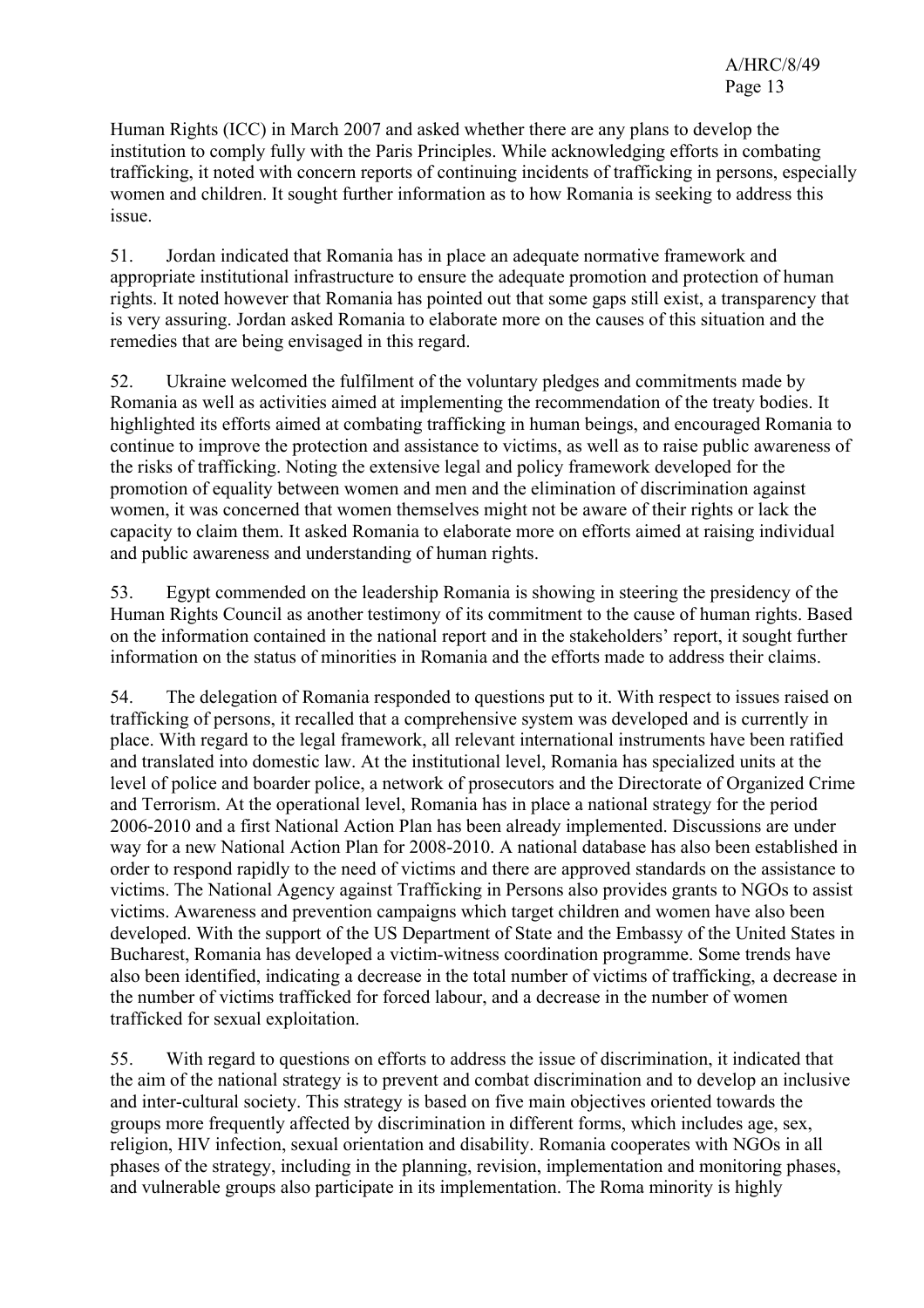represented within the National Council on Combating Discrimination. One of the members of the Steering Board is of Roma origin and has the rank of Secretary/Ministry of State.

56. Regarding the use of force by police forces and the problem of Roma being victims of police abuse during arrests, it informed that the protection of human rights within the Ministry of Interior follow six pillars which focus, inter alia, on adopting the legislative framework to ensure the observance of human rights; basic and continuing training; rigorous selection of personnel; periodic checks and inspections; monitoring and control mechanisms to prevent abuse such as the Committee on Human Rights and Humanitarian law. In this regard, NGOs have the right to visit police detention centres and to talk to persons in detention. It was also highlighted the observance of the separation of persons in police arrest to ensure their security and physical integrity. Concerning a question on gay fest parades, it informed that all citizens that violated public order during the parade where fined or criminally investigated. 15 persons were fined and 5 persons were criminally investigated. With regard to the issue of corporal punishment, it indicated that the law states very clearly that all forms of corporal punishment of children are forbidden. Regarding children of parents living abroad, Romania is focusing on prevention measures and also is offering best services in order to maintain them in their familiar environment. With regard to the issue of child abandonment, it indicated that the National Authority for the Protection of the Rights of the Child has concern in this regard and is working together with the Ministry of Public Health to establish obligations for all responsible institutions to be involved, including with the view to provide a legal identity for the children.

57. H.E. Mrs. Răduţa Matache, Secretary of State, Ministry for Foreign Affairs of Romania thanked for the fruitful interactive dialogue and indicated that all comments and recommendations will be given greatest attention.

## **II. CONCLUSIONS AND/OR RECOMMENDATIONS**

## 58. **In the course of the discussion, the following recommendations were made to Romania:**

- **1. To ratify the International Convention on the Protection of the Rights of All Migrant Workers and Members of Their Families (Algeria, Mexico); the Convention for the Protection of All Persons against Enforced Disappearance (France, Argentina, Mexico) the Convention on the Rights of Persons with Disabilities (Mexico); and the Optional Protocol to the Convention against Torture and Other Cruel, Inhuman or Degrading or Punishment (Mexico) in the near future and designating of an effective national preventive mechanism (Czech Republic);**
- **2. To take all necessary steps to ensure that relevant Romanian legislation is in conformity with its international undertakings (United Kingdom);**
- **3. To launch an awareness raising programmes on protection of enjoyment of human rights by persons of minority sexual orientation and gender identity for law enforcement personnel as part of a wider comprehensive campaign to prevent and punish any acts of ill-treatment in detention against persons perceived as belonging to these groups (Czech Republic);**
- **4. To continue its efforts in combating discrimination (Argentina) and to take additional measures to fight discrimination against minorities, including the Roma population, as well as homosexuals (Canada) and persons living with**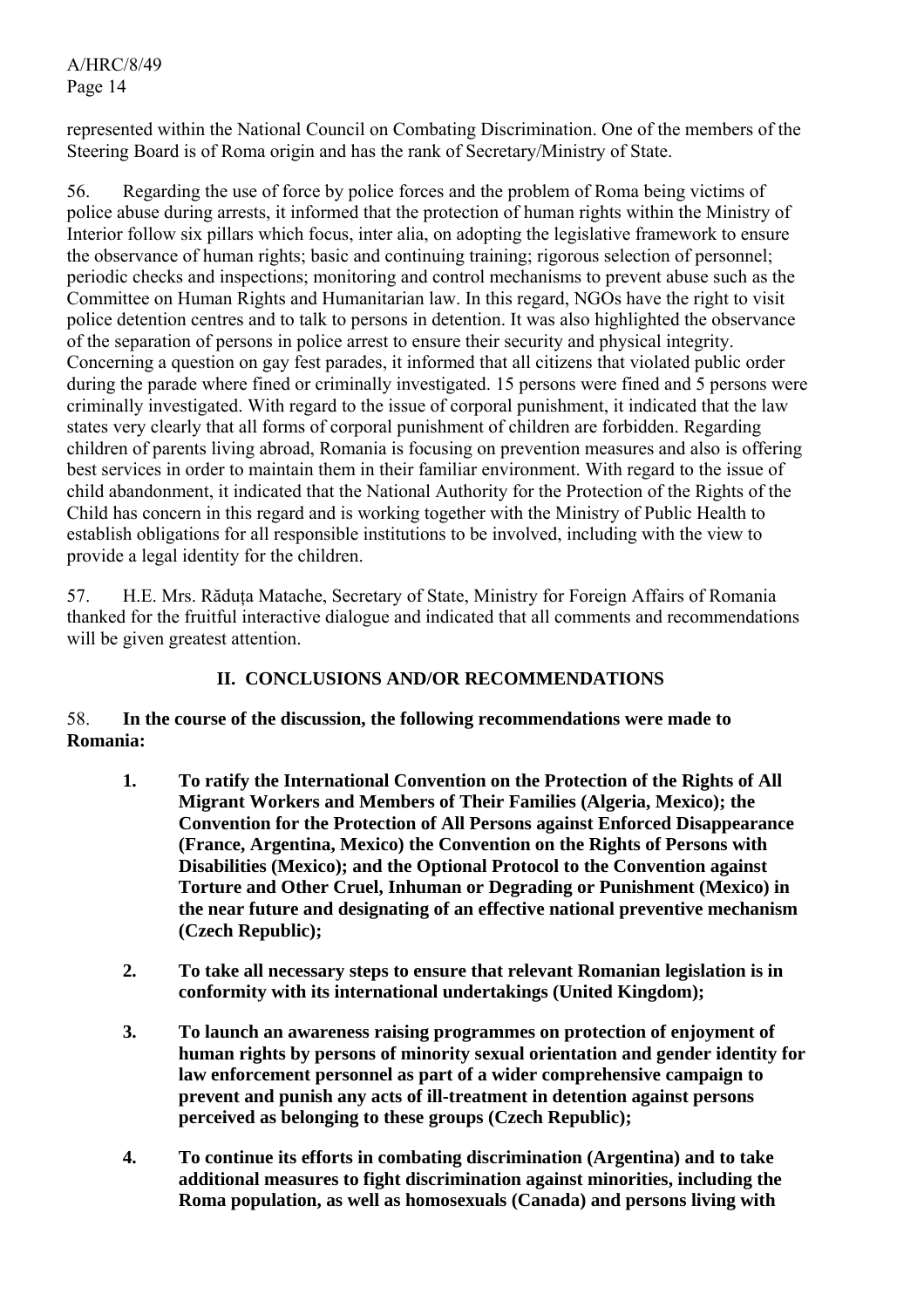**HIV/AIDS (Canada, France), and to continue the adoption of measures, including awareness raising programmes, against negative prejudices and discrimination against people living with HIV and sexual minorities (Czech Republic);** 

- **5. To continue to respect and promote the human rights of vulnerable groups, including the Roma communities (Philippines) and to continue to take further action to ensure equal enjoyment of human rights by Roma people (Ireland, Bangladesh) as well as to take further appropriate and effective measures to eliminate discrimination against Roma (Netherlands, Brazil) and ensures in particular their access to education, housing, healthcare (Netherlands, France) and employment without discrimination, and gives a follow up to the recommendations of the United Nations human rights bodies in this regard (Netherlands);**
- **6. To develop further measures to combat discrimination against people living with disabilities, including by providing improved access to social and health services (Ireland);**
- **7. To strengthen its efforts in bringing more equity in ensuring rights and opportunities of rural communities especially, ethnic minorities, women and children who live in those areas (Mexico);**
- **8. To investigate and prosecute those responsible for the attacks on peaceful lesbian and gay activists and ensure that future LGBT gatherings, including the annual GayFests, are both permitted and protected by the Romanian authorities (Finland);**
- **9. To ensure that people living with HIV/AIDS, especially children, can fully enjoy their human rights through, among others, equitable access to basic services and education (Philippines); to provide effective sanctions for discrimination against people living with HIV, to ban mandatory HIV testing as a condition of employment and to ensure that persons living with HIV are not arbitrarily prevented from working or attending vocational schools (Czech Republic); to continue to take further action to combat the prevalence of HIV/AIDS among children and discrimination against people living with HIV/AIDS by providing adequate treatment and information (Ireland);**
- **10. To enhance measures aimed at improving women's rights through education, in particular for the Roma and rural women (Algeria) and that there should be awareness campaigns for education on human rights and in particular for women's rights (Guatemala);**
- **11. To systematically and continuously integrate gender perspective in the follow up process to the review (Slovenia);**
- **12. To take additional measures to combat human trafficking, including the provision of training for police in dealing with victims of human trafficking and sexual abuse, and the implementation of a system of witness protection in cases of trafficking (Canada) and to strengthen protection of victims of trafficking against criminalization (Czech Republic) as well as to continue to improve the**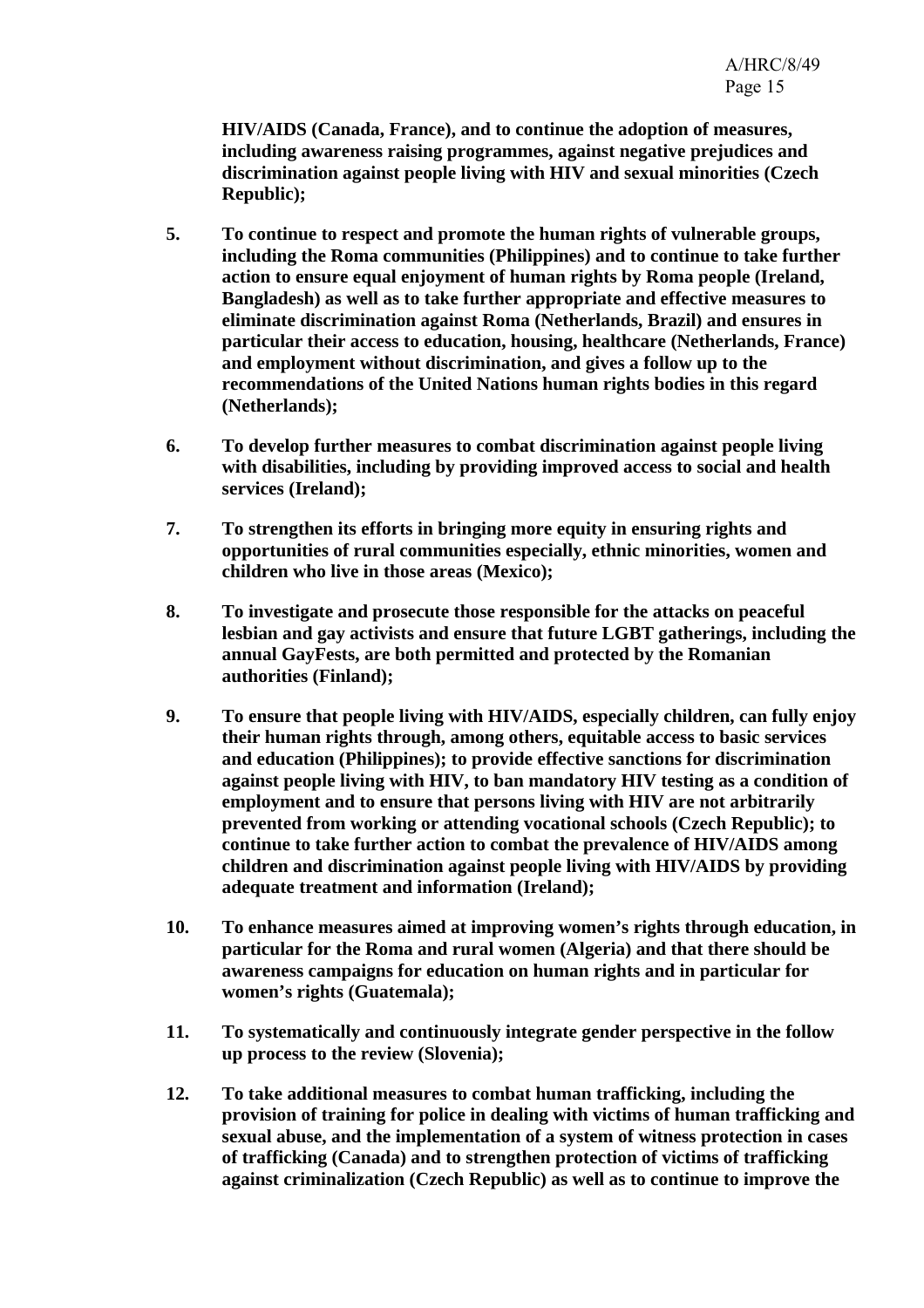**protection and assistance to victims, as well as to raise public awareness on the risks of trafficking (Ukraine);** 

- **13. To adopt and effectively implement measures to prevent and eliminate domestic violence against women (Italy, Turkey) and to strengthen the efforts made to combat violence against women by way of information, prevention, protection of victims and punishment of the perpetrators (France);**
- **14. To continue to work on improving the situation of children's rights (Algeria, Tunisia), in particular Roma children's right in the areas of health care and education and to work on the negative attitudes and prejudices by the general public, in political discourse and media presentations, on police brutality and discrimination and to raise awareness of the need to improve the overall situation of human rights (Algeria); and to guarantee better the rights of the child, especially the rights to civil registry, education, health and protection against violence (France);**
- **15. To intensify efforts to implement the recommendations made by the Special Rapporteur on the sale of children, child prostitution and child pornography and the Special Rapporteur on human rights of migrants (Mexico);**
- **16. To, inter alia, expressly prohibit corporal punishment in the home, school and institutions and to promote alternative methods of discipline (Russian Federation);**
- **17. To take effective steps to ensure the implementation of the Convention on the Rights of the Child and the ILO Conventions No. 138 concerning Minimum Age for Admission to Employment and No. 182 concerning the Prohibition and Immediate Action for the Elimination of the Worst Forms of Child Labour (Russian Federation);**
- **18. To harmonize further its legislation in the field of religious freedom with international standards (Slovenia);**
- **19. To take steps to reassess the measures needed to ensure that the principle of freedom of religion or belief is implemented without discrimination (Denmark);**
- **20. To strengthen its efforts to protect the rights to freedom of religion by ensuring that persons belonging to religious minorities are able to freely exercise their religion and that rights of persons belonging to religious minorities are protected and respected without discrimination (Finland);**
- **21. To be more proactive in identifying and putting a stop to religious intolerance (Denmark);**
- **22. To develop a coherent country-wide anti-corruption strategy and monitor its implementation (Canada);**
- **23. To strengthen the capacity of the judiciary at all levels and accelerate legal reforms, especially in the field of judicial treatment of high-level corruption as per the objective stated in the European Commission report of 27 June 2007 under the Cooperation and Verification Mechanism (Canada);**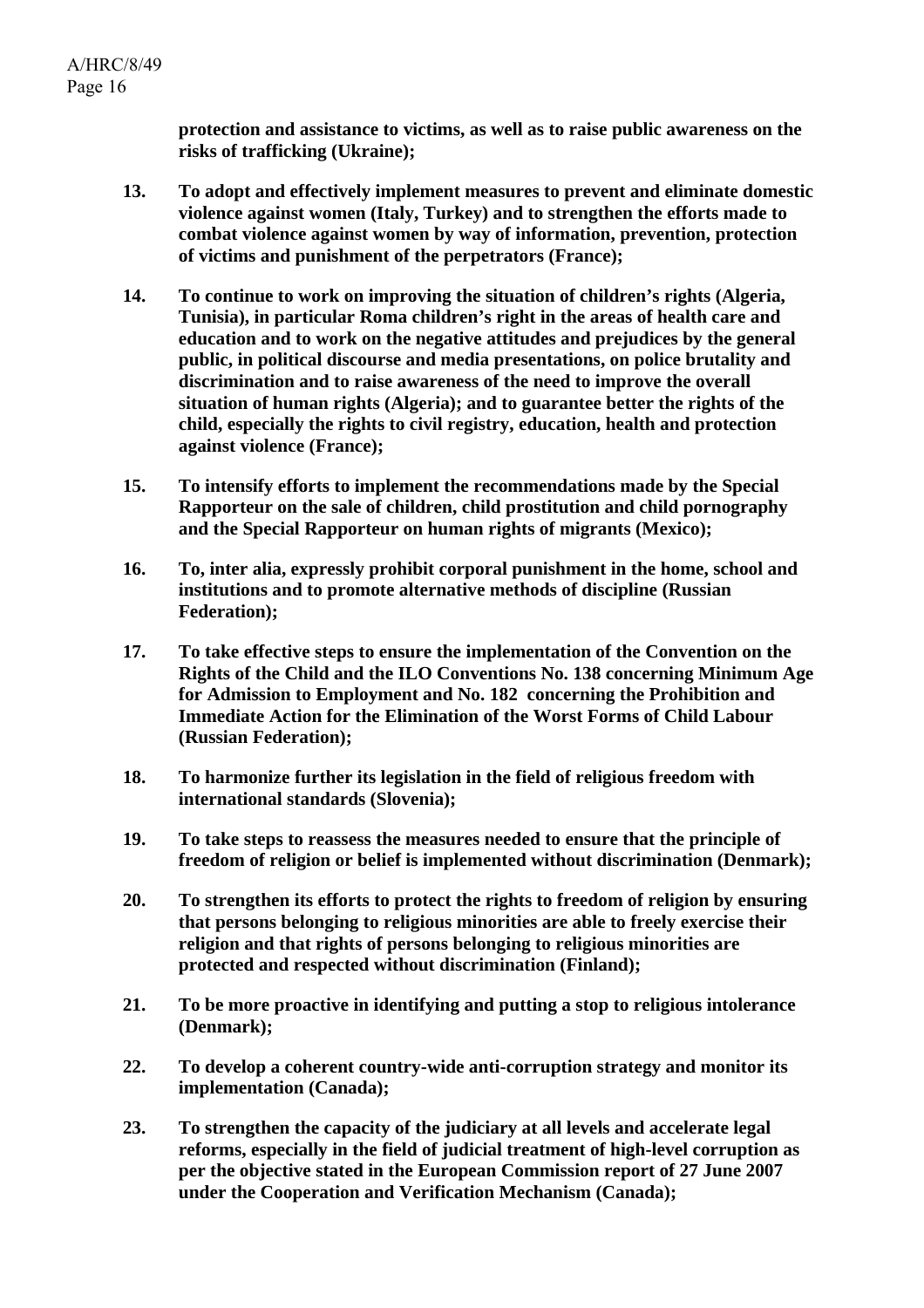- **24. To continue and strengthen its efforts to avoid ill-treatment of prisoners, while ensuring that all cases of abuse and excessive use of force by authorities be investigated and appropriate measures be taken (Denmark);**
- **25. To take further action to improve living conditions in places of detention (Ireland, Turkey);**
- **26. To consider urgently improvements to conditions for psychiatric patients (United Kingdom) and to enact further measures to ensure adequate provision of mental health care (Ireland);**
- **27. To undertake further measures to improve sexual and reproductive health especially for marginalized groups (United Kingdom);**
- **28. To apply the recommendation of the Special Rapporteur on the right to health on obstacles to access to health services by marginal populations, and to address this problem through educational programmes on diversity, and to train professionals in the health sectors (Guatemala);**
- **29. To develop a national strategy for human rights education in the school system in accordance with the Plan of Action 2005-2009 of the World Programme for Human Rights Education, including the review and revision of curricula and textbooks, the training of teachers, and the practice of human rights in the school community (Italy);**
- **30. To accelerate the property restitution process (Canada) and to make vigorous efforts to work with the Orthodox Church on the issue of property returns, including for it to abide by judicial rulings (United States).**

**59. These recommendations will be examined by Romania, which will provide responses in due time. The response of Romania will be included in the outcome report to be adopted by the Human Rights Council at its eighth session.** 

**60. All conclusions and/or recommendations contained in the present report reflect the position of the submitting State(s) and /or the State under review thereon. They should not be construed as endorsed by the Working Group as a whole.** 

# **III. VOLUNTARY COMMITMENTS OF THE STATE UNDER REVIEW**

61. Reference is made to the commitments made by Romania to launch a National Plan of Action for Human Rights, as announced by the Head of Delegation in the introductory statement (see paragraph 6 above).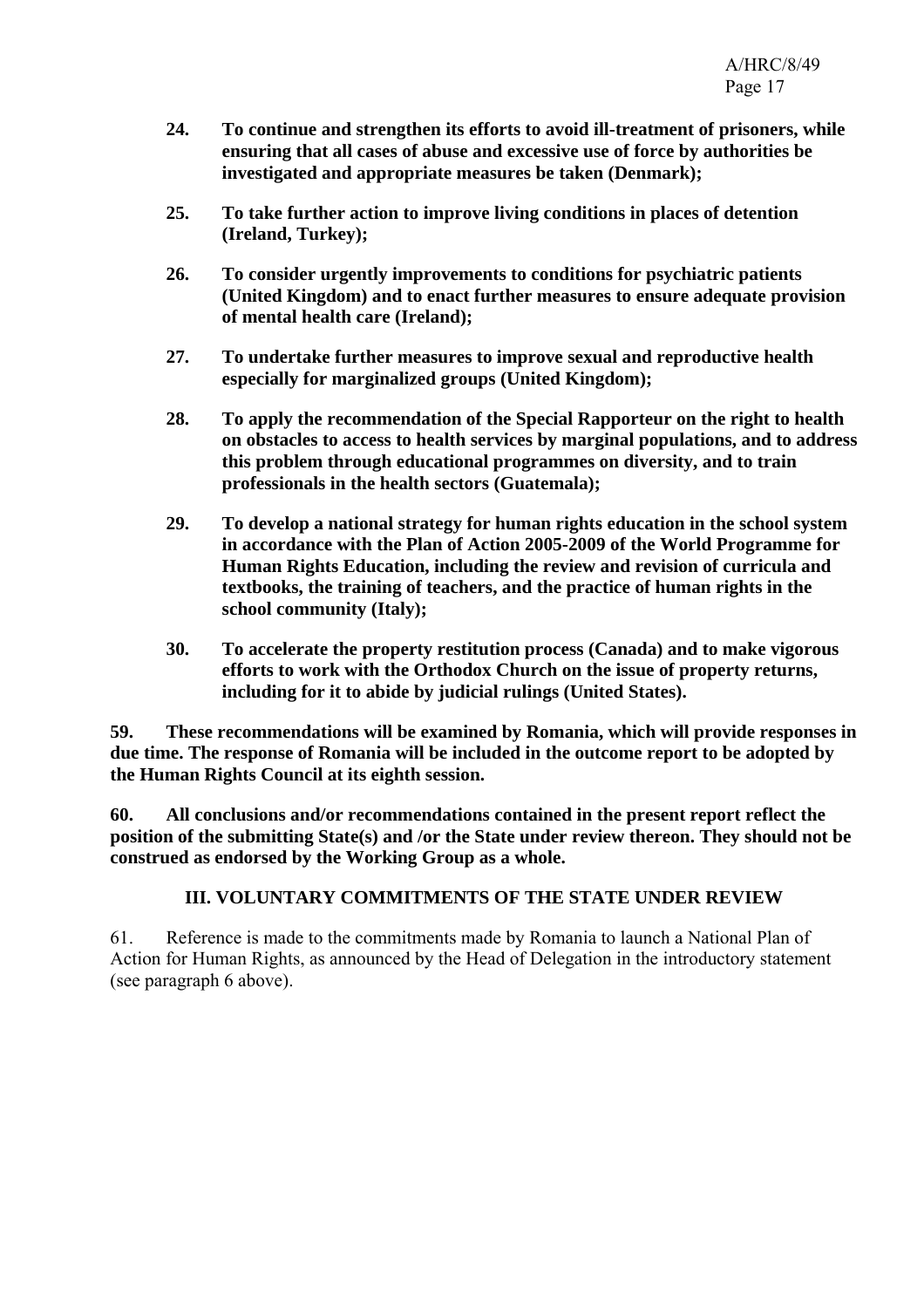#### **Annex**

#### **Composition of the delegation**

The delegation of Romania was headed by H.E. Mrs. Răduța MATACHE, Secretary of State, Ministry of Foreign Affairs of Romania, and composed of 23 members:

H.E. Mr. Doru Romulus COSTEA, Permanent Representative of Romania to UNOG and Other International Organizations in Switzerland

Mr. Dumitru Licsandru, Head of the National Agency for Combating Human Trafficking

Ms. Mihaela Mostavi, Head of the National Agency for the Protection of the Family

Ms. Liliana Preoteasa, Director General, Ministry of Education, Research and Youth

Ms. Olga Jora, Director, National Agency for the Protection of the Family

Ms. Elena Tudor, Director, National Authority for the Protection of the Rights of the Child

Mr. Adrian Bunoaică, Director, National Council for Combating Discrimination

Ms. Mădălina Manea, Program Coordinator, National Agency for Combating Human Trafficking

Ms. Monica Andriescu, Counselor, Department for Inter-Ethnic Relations

Ms. Dan Oprescu, Counselor, National Agency for the Roma

Ms. Cerasela Bănică, Counselor, National Agency for the Roma

Ms. Cristina Cuculas, Counselor, National Authority for the Protection of the Rights of the Child

Mr. Adrian Ţelu, Legal Advisor, Higher Council of Magistrates

Ms. Alina Barbu, Legal Advisor, Ministry of Justice

Mr. Gabriel Crăciun, Legal Advisor, Ministry of Interior and Administration Reform

Ms. Lucia Ratcu, Legal Advisor, Ministry of Interior and Administration Reform

Ms. Adriana Samoilescu, Counselor, National Agency for Persons with Disabilities

Ms. Steluta ARHIRE, Deputy Permanent Representative, Permanent Mission of Romania to UNOG and Other International Organizations in Switzerland

Mr. Răzvan Rotundu, Director, Ministry of Foreign Affairs of Romania

 Mr. Nicolae Blindu, Permanent Mission of Romania to UNOG and Other International Organizations in Switzerland

Mr. Octavian Stamate, Ministry of Foreign Affairs of Romania